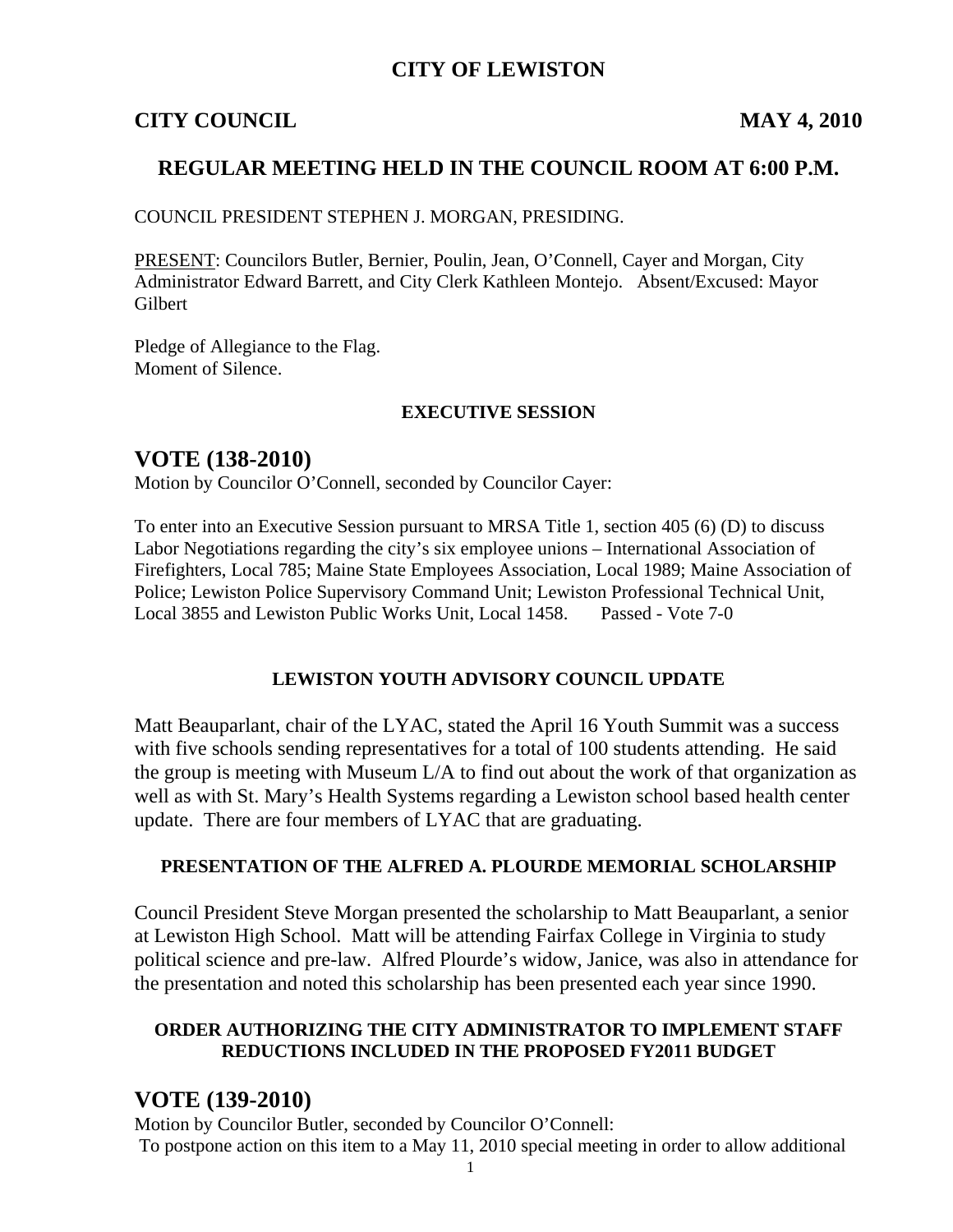time for material to be received by the Council. Passed - Vote 4-3 (Councilors Poulin, O'Connell and Cayer opposed)

# **VOTE (140-2010)**

Motion by Councilor Cayer, seconded by Councilor Jean:

To dispense with the reading of the minutes of the meeting of April 20, 2010 and to accept and place them on file as prepared by the City Clerk. Passed - Vote 7-0

### **PUBLIC COMMENT PERIOD**

No members of the public offered comments at this time period.

## **SPECIAL AMUSEMENT PERMIT FOR THE GRIDIRON RESTAURANT**

Council President Morgan opened the public hearing to receive citizen input and comment. No members of the public spoke or against this issue. Council President Morgan then closed the hearing.

# **VOTE (141-2010)**

Motion by Councilor Butler, seconded by Councilor Cayer:

To grant a special amusement permit for live entertainment to the Gridiron Restaurant, 1567 Lisbon Street. Passed - Vote 7-0

## **BUDGET PUBLIC HEARING FOR THE FISCAL YEAR 2011 BUDGET**

Council President Morgan opened the hearing to receive citizen input and comment.

Pauline Gudas of 6 Raymond Avenue spoke in favor of a tax increase and reviewed a chart of the actual tax billing amounts for her property for the past seventeen years, noting the taxes on her property have increased a total of \$431, or an average of only \$25 a year. She noted that all other costs such as stamps, milk, gasoline, etc. have all increased during this time. Ms. Gudas said the proposed cuts in the budget are too severe and they will be negatively impacting services and employees, and these cuts will make Lewiston a dying city. She urged the Council to show the taxpayers that they have not had a significant increase in their taxes and suggested it is time for a tax increase to cover the work that needs to be done, such as improving the condition of the roads and other areas.

Roland Girardin of 36 Chadbourne Road said that his taxes have increased \$400 in the past three years and that people cannot afford the increases anymore. He urged the Council to start downsizing and said the city and state employees are the highest paid in the area.

At this point, Council President Morgan closed the hearing at 7:50pm.

## **PUBLIC HEARING AND ADOPTION OF THE RESOLVE REGARDING THE FY2010 COMMUNITY DEVELOPMENT BLOCK GRANT ACTION PLAN BUDGET AND**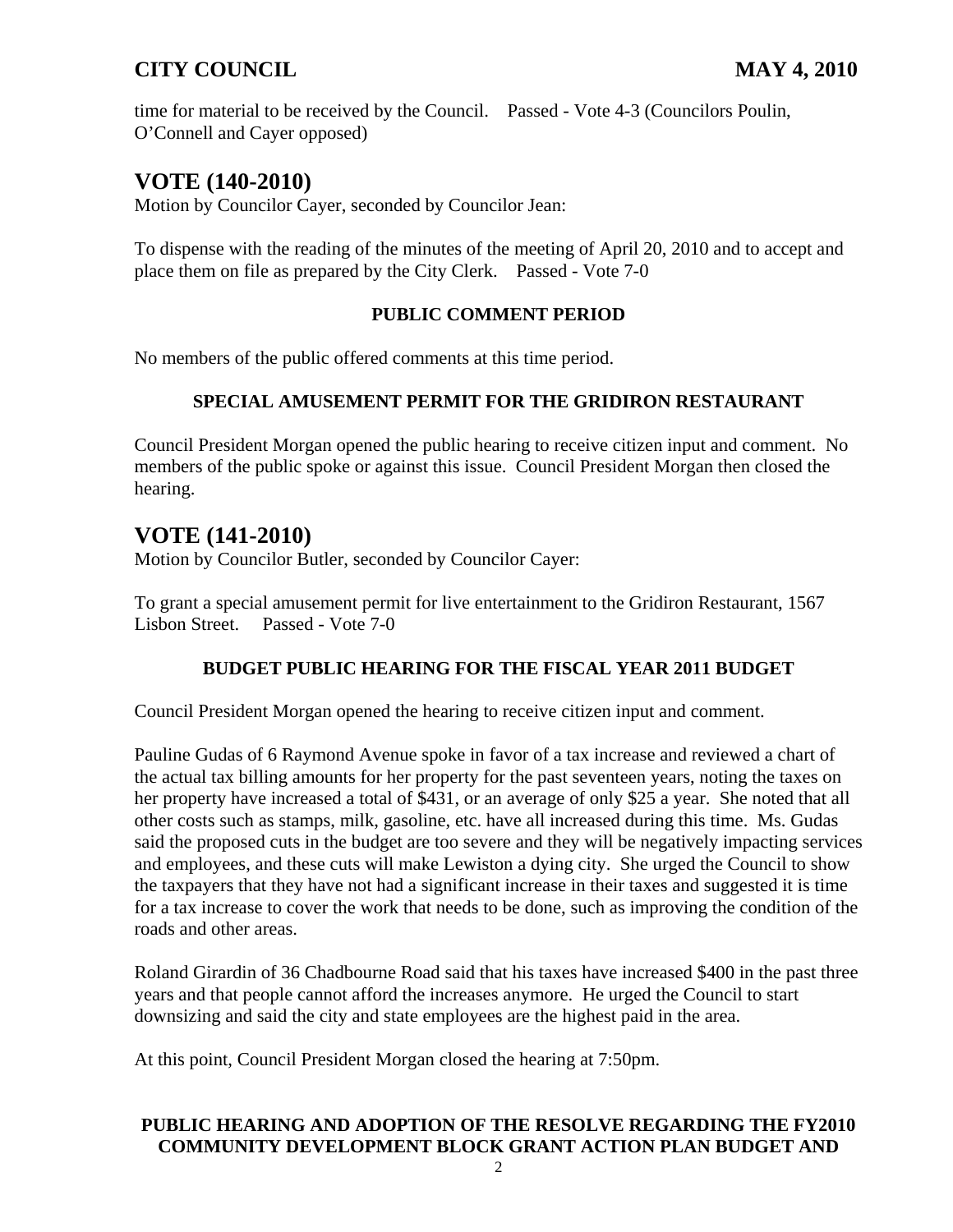#### **FY2010-2014 CONSOLIDATED PLAN**

Council President Morgan opened the public hearing to receive citizen input and comment. Allison Stone, a board member for Outsource Works, stated the organization provides job training to people who are hard to employ, giving them a chance to learn some job skills for future employment. She noted the work of the organization matches with the CDBG Consolidated Plan regarding workforce development. Estelle Rubinstein thanked the committee for their work on this year's budget. Council President Morgan then closed the hearing.

Motion by Councilor Butler, seconded by Councilor Bernier:

To move \$4,500 from the Somali Bantu Association funding to the Head Start Association funding.

After discussion, this amendment was withdrawn.

# **VOTE (142-2010)**

Motion by Councilor Morgan, seconded by Councilor Butler:

To amend the proposed budget to move \$2723 from Outsource Works, \$358 from CCI Homebuyer, \$774 from St. Mary's Nutrition Center and \$645 from the Somali Bantu Association and to transfer these funds to Head Start. Did Not Pass - Vote 3 – 4 (Councilors Jean, Morgan and Butler in favor)

## **VOTE (143-2010)**

Motion by Councilor Cayer, seconded by Councilor Butler:

To adopt the Resolve approving the FY2010 Community Development Block Grant Action Plan Budget and FY2010-2014 Consolidated Plan for submittal to the U.S. Department of Housing and Urban Development:

- Whereas, in accordance with applicable sections of 24 CFR Parts 91 and 570 and the City's Citizen Participation Plan, the City has provide citizens with adequate notice and opportunity to review and comment on both its annual Action Plan budget and fiveyear Consolidated Plan; and
- Whereas, the City Council has, on this date, conducted a public hearing and accepted public comments on the proposed Consolidated Plan and Action Plan; and
- Whereas, HUD requires that final local acceptance of the CDBG Consolidated Plan and Action Plan budget take effect a minimum of 45 days prior to the end of this fiscal year, which takes place on June 30;
- Now, therefore, be it Ordered by the City Council of the City of Lewiston that A. The FY2010-2014 Consolidated Plan; and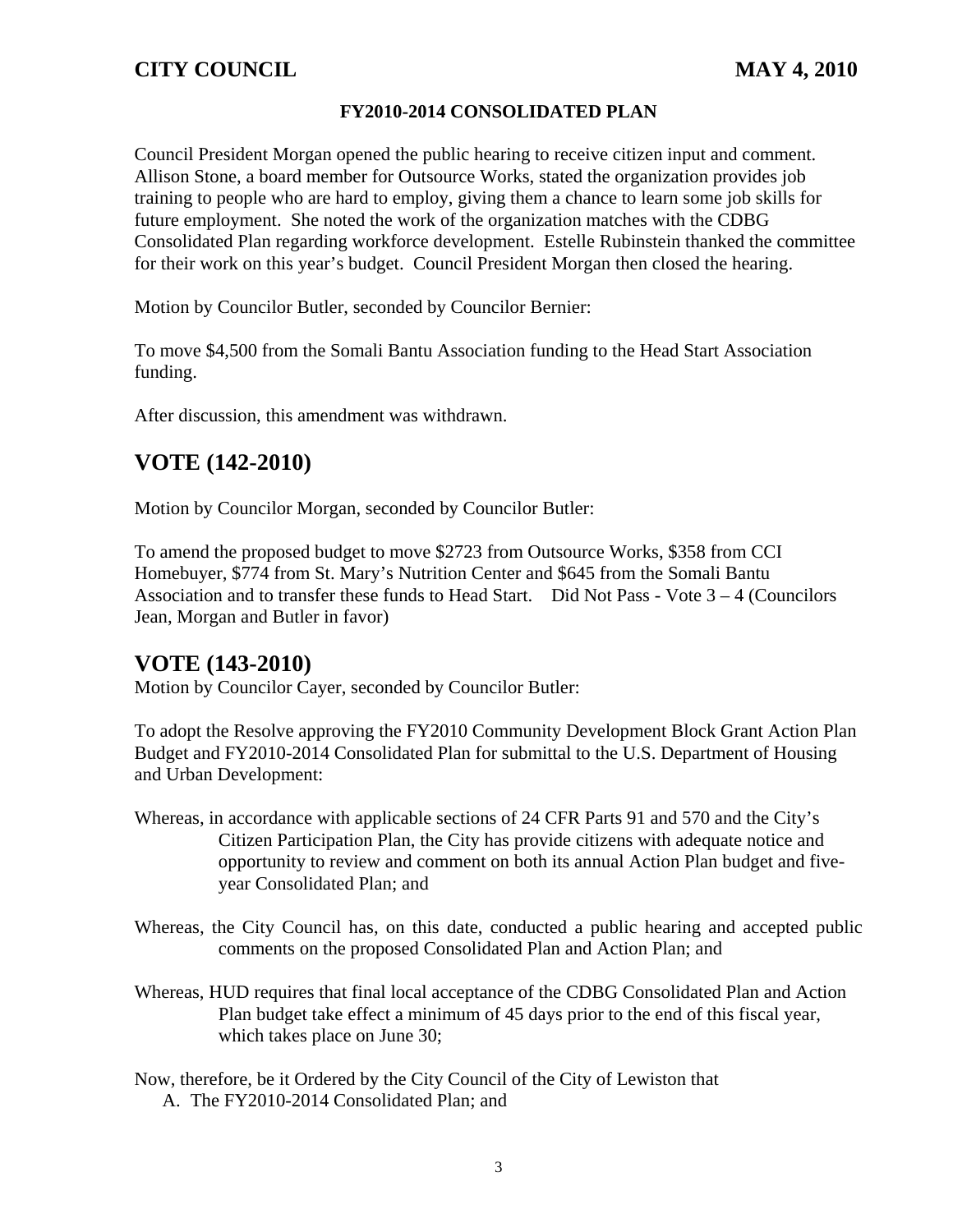B. The schedule of funds for the Federal Fiscal Year 2010 (FY10) CDBG budget (Action Plan)

are hereby adopted and City staff are hereby authorized to submit the FY2010-2014 Consolidated Plan and Action Plan, as adopted, to the U.S. Department of Housing and Urban Development.

Passed - Vote 5-2 (Councilors Butler and Bernier opposed)

### **PUBLIC HEARING ON A BOND ISSUE TO ISSUE REFUNDING BONDS FOR ALL OR PART OF THE CITY'S 2001 AND 2004 PUBLIC IMPROVEMENT BONDS**

Council President Morgan opened the public hearing to receive citizen input and comment. No members of the public spoke or against this issue. Council President Morgan then closed the hearing.

# **VOTE (144-2010)**

Motion by Councilor Jean, seconded by Councilor Butler:

To conduct a Public Hearing to receive citizen input and to approve the Order to finance the refunding bonds for the City's 2001 and 2004 Public Improvement Bonds, through a bond issue in an amount not to exceed \$15,625,000:

Ordered, that the Mayor and City Treasurer are authorized to issue refunding bonds in a principal amount not to exceed \$15,625,000 in order to refund all or part of the principal of and interest on the City's Public Improvement Bonds, Series A, dated April 1, 2001 and Public Improvement Bonds dated June 1, 2004, and to pay any redemption premium thereon and costs of issuance;

Further Ordered, that the City Council instruct the Finance Director to advertise for bids for the Bonds or negotiate the sale of the Bonds with any qualified purchaser; to award the loan; and to employ Palmer & Dodge LLP to furnish the legal opinion for the same;

Further Ordered, that the bonds shall be signed by the City Treasurer and Mayor;

Further Ordered, that the date, maturities, denominations, interest rate or rates, place or places of payment, form or other details of the bonds and of the provisions for the sale thereof shall be determined by the Finance Director; and

Further Ordered, that bonds hereunder may be subject to call for redemption on such terms as may be determined by the Finance Director.

Passed - Vote 7-0

## **AMENDMENTS TO THE CITY POLICY MANUAL REGARDNIG ADJUSTMENTS TO VARIOUS FEES FOR LICENSES, PERMITS, VIOLATIONS AND SERVICES**

# **VOTE (145-2010)**

Motion by Councilor Butler, seconded by Councilor Cayer: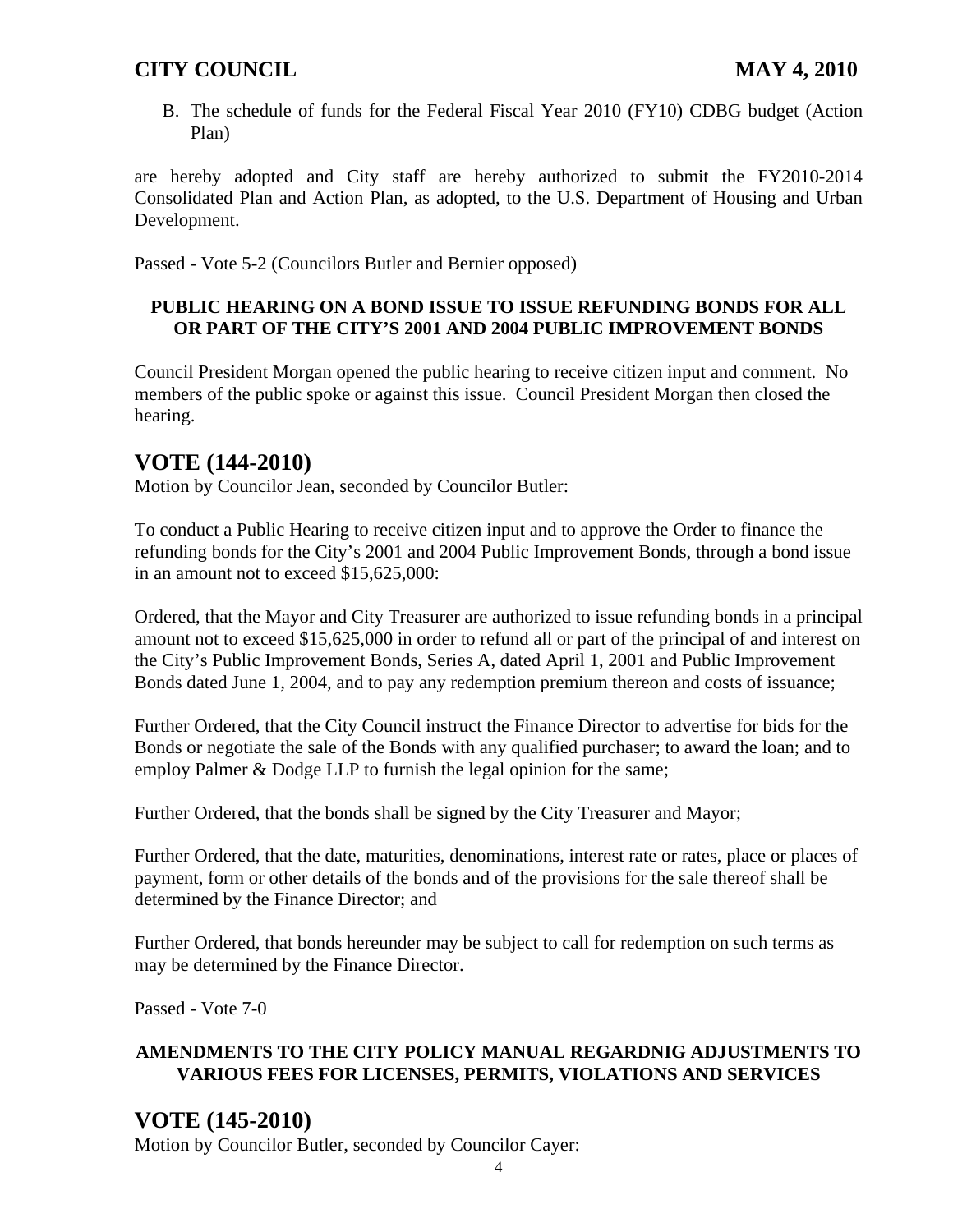To approve the proposed amendment to the City Policy Manual regarding adjustments to various fees for licenses, permits, violations and services, to be effective July 1, 2010. Passed - Vote 6-1 (Councilor Bernier opposed)

#### **ADOPTION OF ORDERS ON SCHOOL FUNDING FOR THE PERIOD JULY 1, 2010 TO JUNE 30, 2011**

## **VOTE (146-2010)**

Motion by Councilor Poulin, seconded by Councilor Butler:

ORDERED, That this City Council hereby authorizes the School Committee to expend appropriated monies per line in support of educational programs during Fiscal Year 2010-2011 as follows:

| <b>LINE</b>    | <b>DESCRIPTION</b>                                                            | <b>AMOUNT</b>    |
|----------------|-------------------------------------------------------------------------------|------------------|
| 1              | <b>Regular Instruction</b>                                                    | \$<br>18,707,505 |
| $\overline{2}$ | <b>Special Education</b>                                                      | 10,518,803       |
| 3              | Career and Technical Education                                                | 2,815,445        |
| 4              | Other Instruction, including Summer School<br>and Extracurricular Instruction | 767,222          |
| 5              | <b>Student and Staff Support</b>                                              | 2,939,121        |
| 6              | <b>System Administration</b>                                                  | 1,007,982        |
| 7              | <b>School Administration</b>                                                  | 2,393,126        |
| 8              | <b>Transportation and Buses</b>                                               | 1,435,227        |
| 9              | <b>Facilities Maintenance</b>                                                 | 5,553,192        |
| 10             | Debt Service and Other Commitments                                            | 2,901,463        |
| 11             | All Other Expenditures                                                        | 300,000          |
|                | TOTAL                                                                         | \$<br>49,339,086 |

Passed - Vote 7-0

## **VOTE (147-2010)**

Motion by Councilor Poulin, seconded by Councilor Butler:

ORDERED, That upon recommendation of the Department of Education, this City Council hereby authorizes the Lewiston School Committee to expend additional State, Federal and other funds received during the fiscal year 2010-2011 for school purposes, provided that such additional funds do not require the expenditure of local funds not previously appropriated.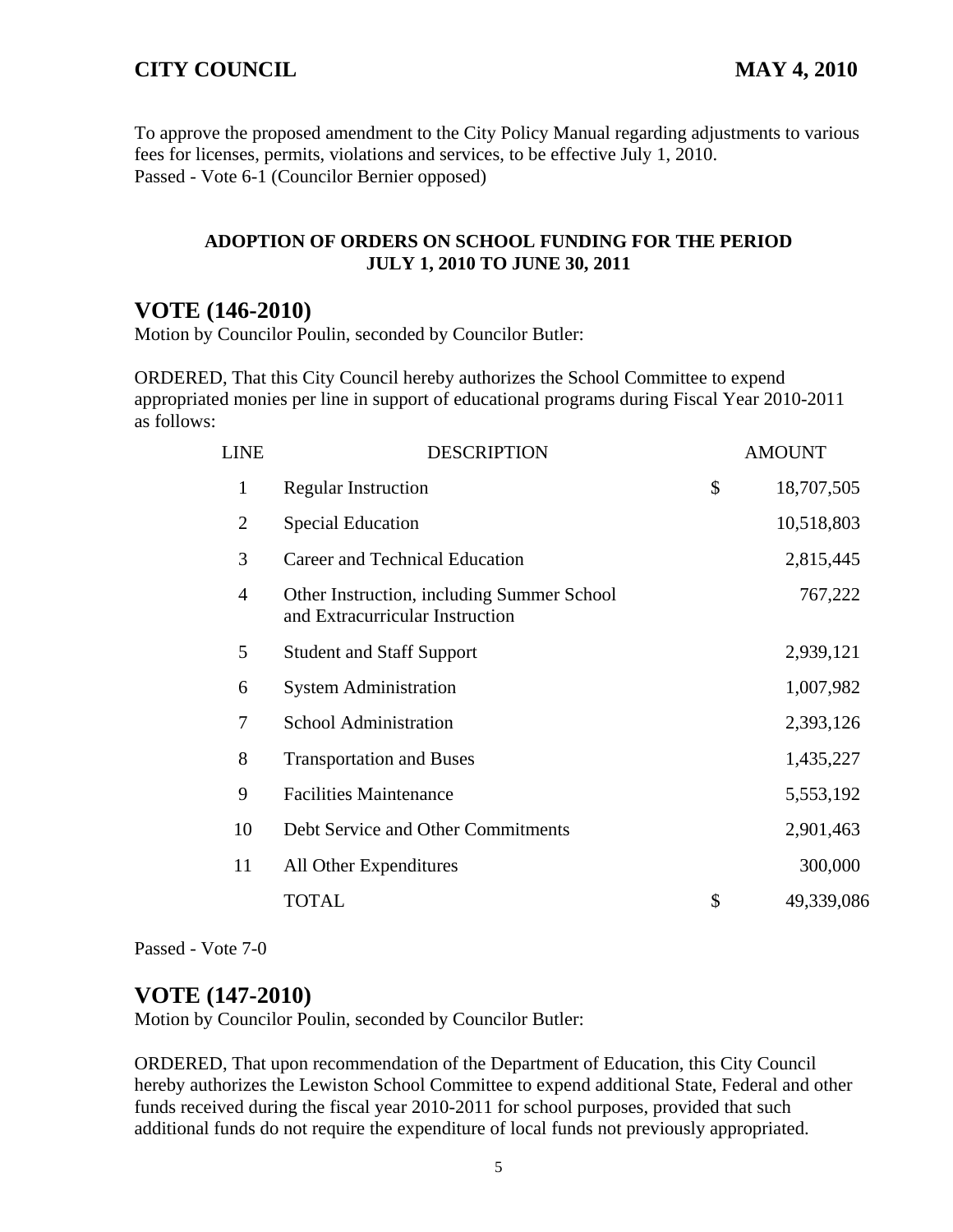Note: This article includes \$1,306,264 in ARRA State Stabilization Funds

Passed - Vote 7-0

## **VOTE (148-2010)**

Motion by Councilor Poulin, seconded by Councilor Butler:

ORDERED, That upon recommendation of the Department of Education, this City Council hereby authorizes to raise and appropriate the sum of \$241,083 for the annual payments on debt service previously approved by the City Council for non-state-funded portions of school construction projects in addition to the funds appropriated as the local share of the City's contribution to the total cost of funding public education from kindergarten to grade 12.

*Explanation: Non-state-funded debt service is the amount of money needed to repay the annual payments on Lewiston's long-term debt for major capital school construction projects that are not approved for state subsidy. The bonding of this long-term debt was previously approved by the City Council.* 

Passed - Vote 7-0

## **VOTE (149-2010)**

Motion by Councilor Poulin, seconded by Councilor Butler:

ORDERED, That upon recommendation of the Department of Education, this City Council hereby agrees to raise and appropriate the sum of \$0 in additional local funds for school purposes under Maine Revised Statutes, Title 20-A, Section 15690.

*Explanation: The additional local funds are those locally raised funds over and above the City's contribution to the total cost of funding public education from kindergarten to grade 12 as described in the Essential Programs and Services Funding Act and local amounts raised for the annual for the annual payment on non-state-funded debt service that will help achieve the City's budget for educational purposes.* 

Passed - Vote 7-0

## **VOTE (150-2010)**

Motion by Councilor Poulin, seconded by Councilor Butler:

ORDERED, That upon recommendation of the Department of Education, this City Council hereby authorizes the Lewiston School Committee to expend the sum of \$49,339,086 for the fiscal year beginning July 1, 2010 and ending June 30, 2011 from the City's contribution to the total cost of funding public education from kindergarten to grade 12 as described in the Essential Programs and Services Funding Act, non-state-funded school construction projects, additional local funds for school purposes under Maine Revised Statues, Title 20-A, Section 15690, unexpended balances, tuition receipts, state subsidy and other receipts for the support of schools.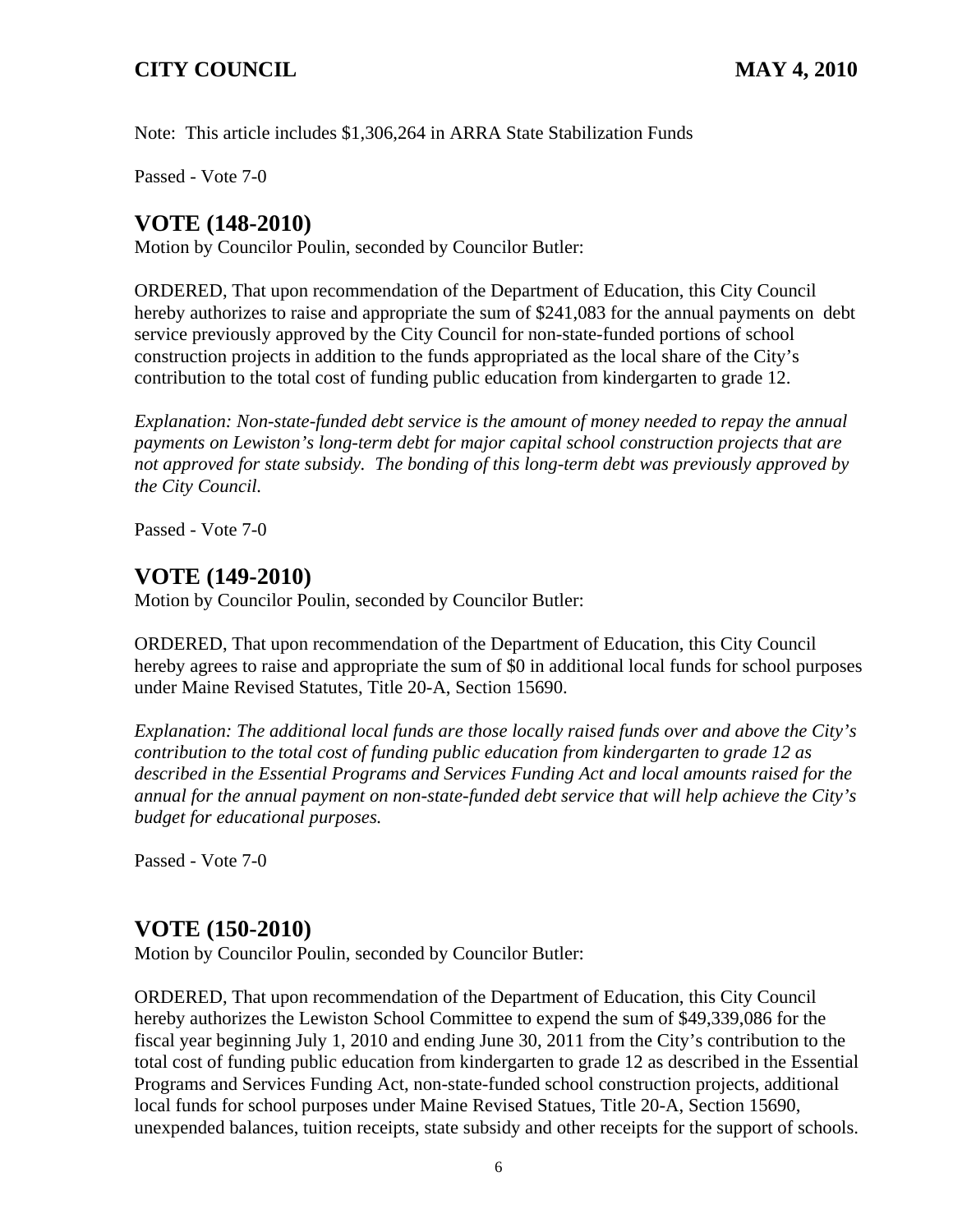Passed - Vote 7-0

# **VOTE (151-2010)**

Motion by Councilor Poulin, seconded by Councilor Butler:

ORDERED, That upon recommendation of the Department of Education, this City Council hereby authorizes to appropriate the sum of \$582,687 for adult education for the fiscal year beginning July 1, 2010 and ending June 30, 2011, and to raise the sum of \$370,862 as the local share for adult education, with authorization to expend any additional incidental or miscellaneous receipts in the interest and for the well-being of the adult education program.

Passed - Vote 7-0

## **VOTE (152-2010)**

Motion by Councilor Poulin, seconded by Councilor Butler:

ORDERED, That upon recommendation of the Department of Education, this City Council hereby authorizes to appropriate the sum of \$51,801,007 for the total cost of funding public education from kindergarten to grade 12 as described in the Essential Programs and Services Funding Act and to raise the sum of \$15,919,904 as the City's contribution to the total cost of funding public education from kindergarten to grade 12 as described in the Essential Programs and Services Funding Act in accordance with the Maine Revised Statutes, Title 20-A, section 15688.

Statutory Recommendation per Title 20-A, section 15688: \$17,812,695 School Committee Recommendation per PL2009, Chapter 571: \$15,919,904

*Explanation: The City's contribution to the total cost of funding public education from kindergarten to grade 12 as described in the Essential Programs and Services Funding Act is the amount of money determined by state law to be the minimum amount that the City must raise in order to receive the full amount of state dollars. Note: Per PL2009, Chapter 571, the amount recommended by the school committee as the required local share for the FY2010-2011 budget may be no less than 87.35% of the Title 20-A, Section 15688 amount, in order to receive the full amount of State subsidy.*

Passed - Vote 7-0

## **VOTE (153-2010)**

Motion by Councilor Poulin, seconded by Councilor Butler:

ORDERED, That upon recommendation of the Department of Education, this City Council hereby authorizes the Lewiston School Committee to accept the categories of funds listed below as provided by the Maine State Legislature.

| CATEGORY                 | <b>ESTIMATED AMOUNT</b> |           |  |
|--------------------------|-------------------------|-----------|--|
| *Title I A Disadvantaged |                         | 2,147,400 |  |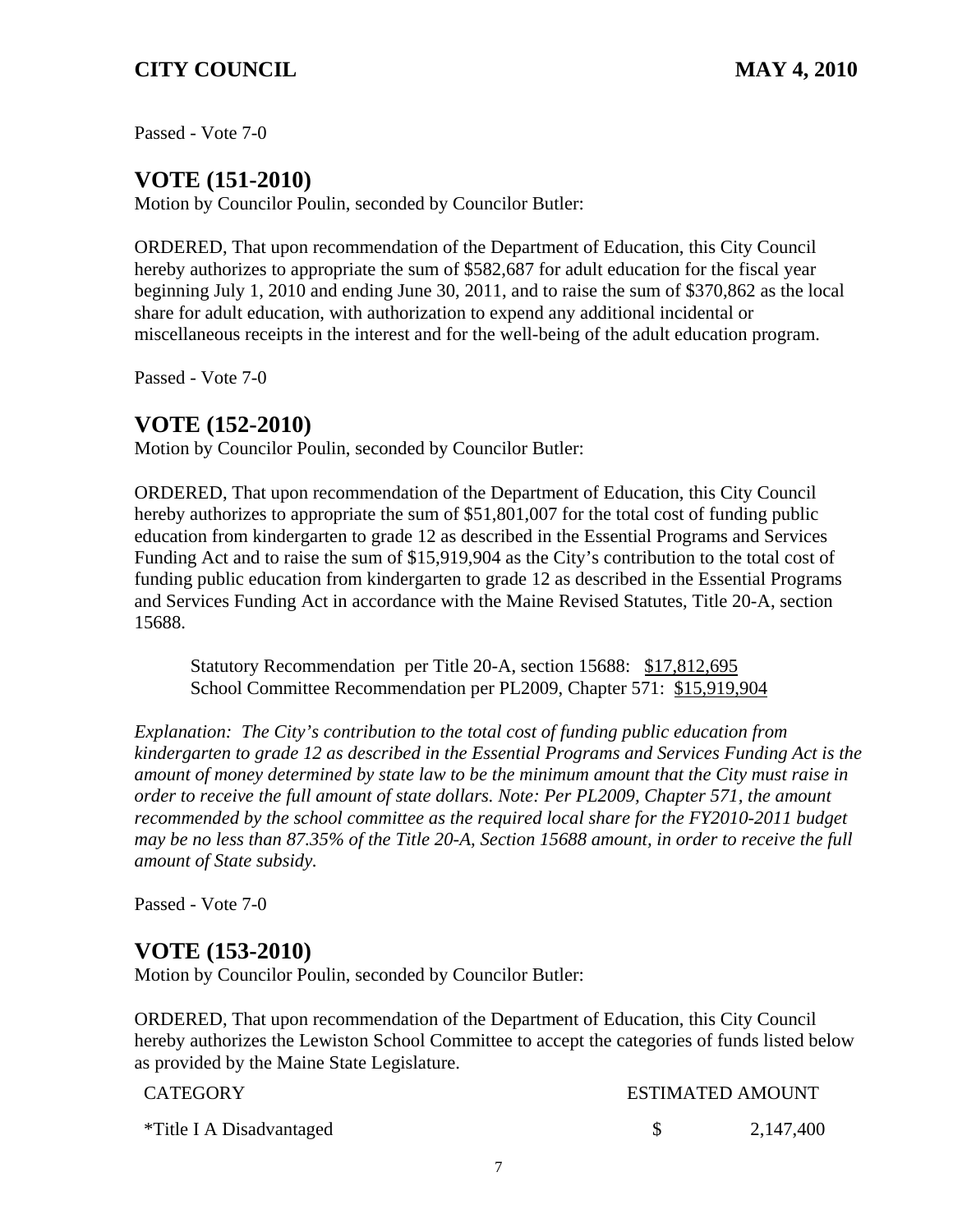| Title V Innovative                                                                                                                     | 12,627          |
|----------------------------------------------------------------------------------------------------------------------------------------|-----------------|
| *Local Entitlement, Part B, P.L. 101-476                                                                                               | 1,298,975       |
| <b>Emergency Shelter Program</b>                                                                                                       | 269,951         |
| Drug Free School Program (Title IV)                                                                                                    | 38,970          |
| Carl D. Perkins Vocational and Applied Technology<br>Education Act of 1990 (P.L. 101-392)                                              | 211,363         |
| <b>Adult Basic Education</b>                                                                                                           | 94,500          |
| Title II D - Technology                                                                                                                | 25,960          |
| Title II A Teacher Quality                                                                                                             | 462,021         |
| *Under the stimulus program, school systems will receive<br>additional funds under these programs additional guidelines<br>will follow |                 |
| <b>ESTIMATED TOTAL</b>                                                                                                                 | \$<br>4,561,767 |

Passed - Vote 7-0

## **RESOLVE TO DE-AUTHORIZE THE \$800,000 BOND ORDER TO DEMOLISH THE BATES MILL NUMBER FIVE BUILDING**

## **VOTE (154-2010)**

Motion by Councilor Cayer, seconded by Councilor Bernier:

To adopt the Resolve to de-authorize the \$800,000 bond order to demolish the Bates Mill Number Five building:

Be It Resolved by the City Council of the City of Lewiston that the authorization to bond \$800,000 for the demolition of Bates Mill Number Five received on December 1, 2009, be deauthorized.

Passed - Vote 6-1 (Councilor Jean opposed)

#### **ORDER TO AUTHORIZE THE CITY ADMINISTRATOR TO EXPEND AN ADDITIONAL AMOUNT UP TO \$24,000 FOR A POOL HOUSE FROM KENNEDY PARK COMMUNITY DEVELOPMENT BLOCK GRANT FUNDS**

Pauline Gudas of 6 Raymond Avenue asked if the CDBG funds need to be spent in Kennedy Park or could they be used for another section of town. She also inquired why the Council would spend so much money for a building that will only be used six to eight weeks a year. Mark McComas, Acting Director of Economic and Community Development, stated the federal CDBG funds have been earmarked for Kennedy Park, but could be reallocated by the City Council, however the funds must be spent in the 201 or 204 census tracks.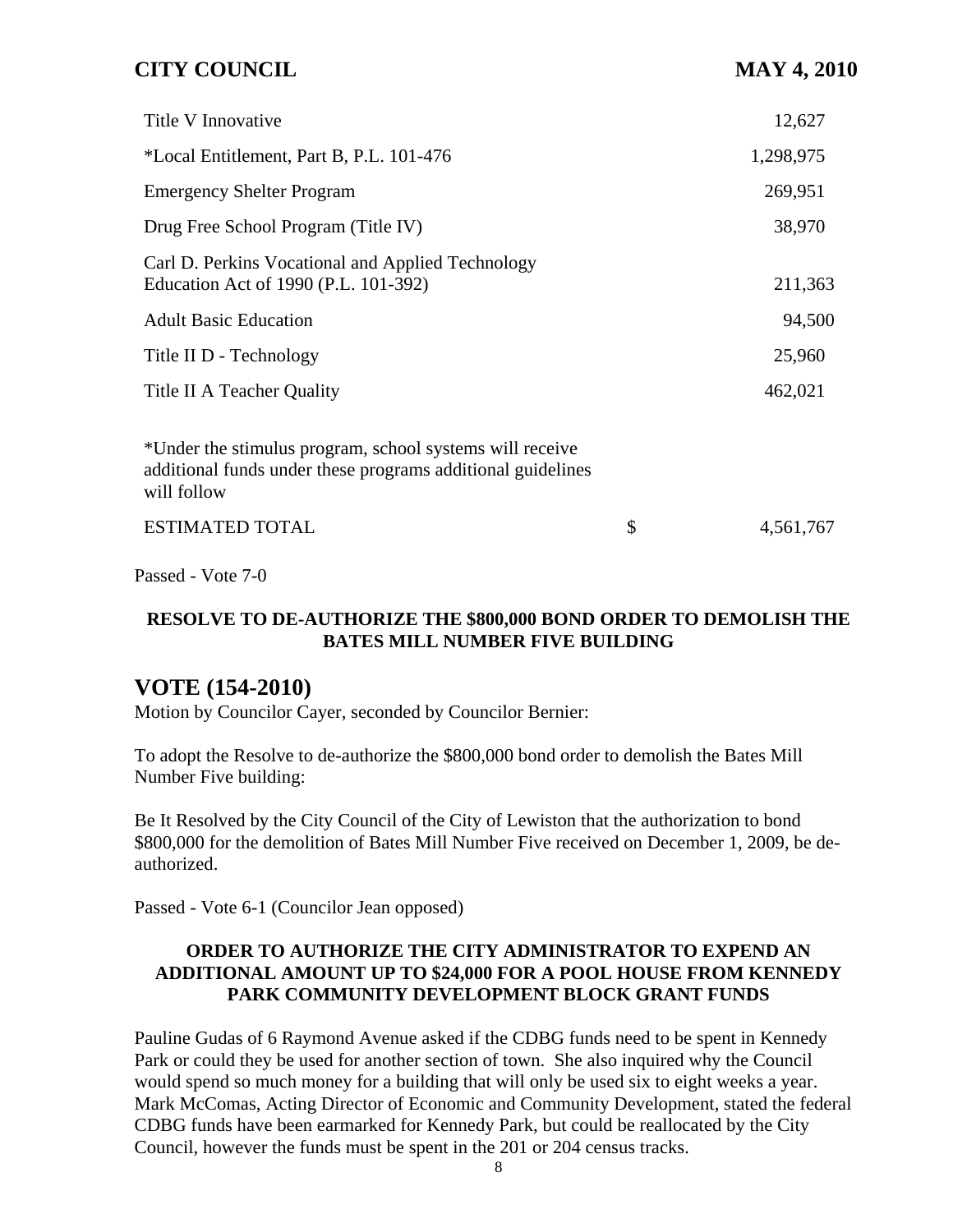# **VOTE (155-2010)**

Motion by Councilor Butler, seconded by Councilor O'Connell:

To approve the Order authorizing the City Administrator to expend an additional amount up to \$24,000 for a pool house from the Kennedy Park Community Development Block Grant funds and to finalize all agreements with the contractor to proceed with the construction of the pool house:

- Whereas, the 2008-2009 City Council authorized \$100,000 in CDBG funds for the construction and design of a pool house and associated amenities which would include a chain link fence and landscaping; and
- Whereas, the adjusted low bid by Pizzagalli Construction Co. of \$106,180, a \$20,720 reduction of their original low bid, exceeds the authorized CDBG amount by \$6,100 and will require some site preparation work by Lewiston Public Works; and
- Whereas, the total cost of the pool house construction, final design/construction specification fees, fencing, asphalt and minimal loam and seeding is now budgeted not to exceed \$124,000; and
- Whereas, the additional \$24,000 CDBG authorization will be funded from CDBG funds dedicated to Kennedy Park improvements by the 2008-2009 City Council; and
- Whereas, any additional delay will require that the city terminate pool operations for this summer season;

Now, therefore, be it Ordered by the City Council of the City of Lewiston that the City Administrator is authorized to finalize all agreements with Pizzagalli Construction Co. and to proceed with the construction of the Kennedy Park pool house at the earliest possible date.

Passed - Vote 5-2 (Councilors Bernier and Poulin opposed)

## **BUDGET RECOMMENDATIONS FROM THE FINANCE COMMITTEE REGARDING THE PROPOSED FISCAL YEAR 2011 BUDGET**

## **VOTE (156-2010)**

Motion by Councilor Butler, seconded by Councilor Jean:

To receive and review the recommendation from the Finance Committee regarding the proposed Fiscal Year 2011 Budget. Passed - Vote 7-0

### **REPORTS AND UPDATES**

No reports or updates were presented at this time.

#### **OTHER BUSINESS**